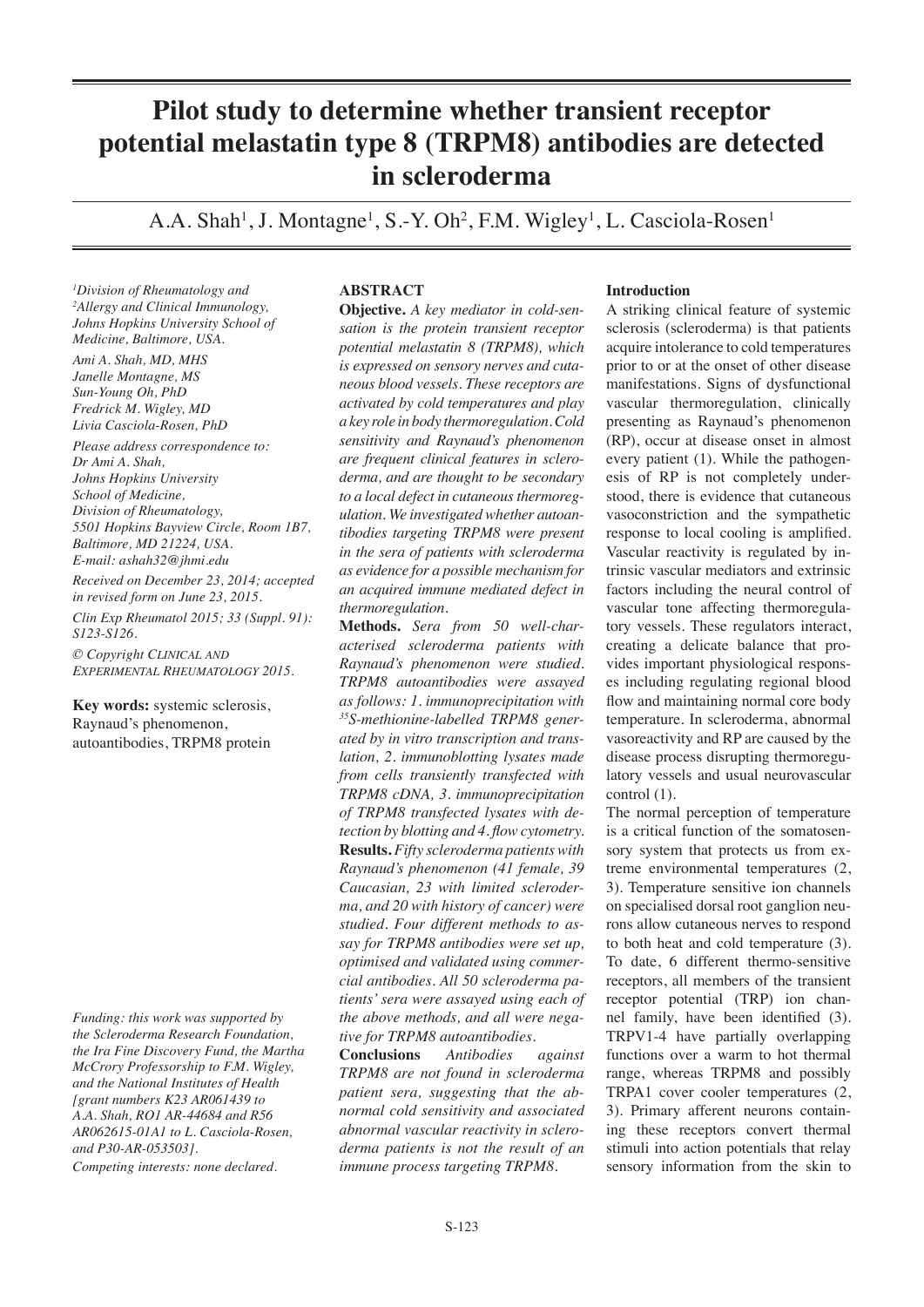#### **Scleroderma Raynaud's TRPM8 autoantibodies / A.A. Shah et al.**

the central nervous system (4). In addition, TRPM8 receptors are expressed on vascular smooth muscle, and activation may alter cutaneous blood flow by mediating vasodilatation or vasoconstriction (5). Additionally, data suggests that activation of TRPM8 on cutaneous sensory nerves after cold temperature exposure may activate thermogenesis from body fat, thus resulting in local heat production (6). An acquired defect in TRPM8 function could therefore explain an abnormal response to cold exposure in patients with scleroderma. We hypothesised that RP in scleroderma may in part be the clinical manifes-

tation of altered TRPM8 expression or function due to an immune-mediated process. In this pilot study, we tested whether autoantibodies to TRPM8 were detectable in sera from scleroderma patients who had definite cold-induced vasospasm typical of RP.

# **Methods**

Banked sera from 50 patients who met 1980 American College of Rheumatology (ACR) classification criteria for scleroderma (7) and had known RP were selected for study. A subset (n=20) of scleroderma patients with a history of cancer was included as TRPM8 is upregulated in multiple malignancies (8). Severity of RP was scored using the Medsger scale of RP with <2 being RP alone and  $\geq 2$  indicating the presence of digital pits, ischaemic ulcers or loss. All subjects were enrolled in protocols approved by the Johns Hopkins IRB.

# *Antibody assays*

The following four different assays were used to test for TRPM8 antibodies. *• Method 1*

Immunoprecipitation using TRPM8 generated by *in vitro* transcription and translation ("IVTT IP"). cDNA encoding FLAG-tagged full-length human TRPM8 was purchased (Origene). <sup>35</sup>S-methionine-labelled TRPM8 was generated by IVTT using a kit (Promega) from this cDNA. The radiolabelled product was then used to test for TRPM8 antibodies in patient sera as described (9). Immunoprecipitates were electrophoresed on SDS-polycrylamide gels and visualised by fluorography.

**Table I.** Characteristics of the 50 study participants.

| Variable                                                                              |       | Value       |  |
|---------------------------------------------------------------------------------------|-------|-------------|--|
| Age (years), mean (SD)                                                                |       | 56.4 (13.5) |  |
| Female gender, n. (%)                                                                 |       | 41 (82)     |  |
| Race, n. $(\%)$                                                                       |       |             |  |
| White                                                                                 |       | 39 (78)     |  |
| <b>Black</b>                                                                          |       | 6(12)       |  |
| Other/Unknown                                                                         |       | 5(10)       |  |
| Scleroderma subtype, n. $(\%)$                                                        |       |             |  |
| Limited                                                                               |       | 23 (46)     |  |
| Diffuse                                                                               |       | 27 (54)     |  |
| Scleroderma disease duration at time of serum sampling (years)*, mean (SD)            |       | 9.8 (11.3)  |  |
| Raynaud's duration at time of serum sampling (years), mean (SD)                       |       | 11.5(11.3)  |  |
| Severe Raynaud's phenomenon**, n. (%)                                                 |       | 23 (46)     |  |
| History of digital gangrene, n. $(\%)$                                                | 3     | (6)         |  |
| Pulmonary hypertension $\land$ , n. $(\%)$                                            |       | 13 (26)     |  |
| Baseline modified Rodnan skin score, mean (SD)                                        |       | 11.5(10.8)  |  |
| Maximum modified Rodnan skin score, mean (SD)                                         |       | 13.7 (12.2) |  |
| Abnormal Medsger General Severity Score <sup><math>\wedge\wedge</math></sup> , n. (%) |       | 30(60)      |  |
| History of gastrointestinal disease <sup>#</sup> , n. $(\%)$                          |       | 42 (84)     |  |
| History of renal crisis, n. $(\%)$                                                    |       | 4(8)        |  |
| History of tendon friction rubs, n. $(\%)$                                            |       | 10(20)      |  |
| History of myositis, n. $(\%)$                                                        |       | 10(20)      |  |
| Baseline cardiopulmonary function, mean (SD)                                          |       |             |  |
| Forced vital capacity ( $%$ predicted), n=44                                          |       | 79.5 (16.0) |  |
| Diffusing capacity (% predicted), $n=42$                                              |       | 74.5(20.1)  |  |
| Right ventricular systolic pressure $(mmHg)$ , $n=29$                                 |       | 34.1 (7.8)  |  |
| Autoantibody status, number ever positive/number tested                               |       |             |  |
| Anti-centromere                                                                       | 9/49  |             |  |
| Anti-topoisomerase 1                                                                  | 8/49  |             |  |
| Anti-RNA polymerase III                                                               | 17/41 |             |  |
| History of cancer, n. $(\%)$                                                          |       | 20(40)      |  |

\*defined as time since 1st non-Raynaud's scleroderma symptom; \*\*severe Raynaud's phenomenon defined by a Medsger Raynaud's severity score  $\geq 2$ ; ^pulmonary hypertension defined by estimated RVSP ever ≥45 mmHg on echocardiography; ^^defined as Medsger general severity score ≥1 (reflecting anemia and weight loss); # defined as Medsger gastrointestinal severity score ≥1 (reflecting use of medications for reflux, an abnormal small bowel series, use of antibiotics for bacterial overgrowth, malabsorption, pseudo-obstruction or use of total parenteral nutrition).

#### *• Method 2*

Immunoblot of transfected lysates. HEK293 cells were transiently transfected with TRPM8 cDNA using Lipofectamine 2000, per the manufacturer's protocol (Invitrogen). Lysates were prepared by harvesting the cells in Buffer A (1% nonidet P-40, 20mM Tris pH 7.4, 150mM NaCl, 1mM EDTA and protease inhibitors). Gel samples were electrophoresed on SDS-polyacrylamide gels, transferred to nitrocellulose membranes and immunoblotted with patient sera (1:3,000), followed by secondary antibody and detection by enhanced chemiluminescence (Thermo Scientific). Positive controls were performed using an anti-FLAG monoclonal antibody (1:5,000, Agilent Technologies) or a polyclonal anti-TRPM8 antibody (1:1,000, Novus), followed by appropriate secondary antibodies.

## *• Method 3*

"IP/Blot". Lysates made from HEK 293 cells transiently transfected with TRPM8 cDNA (as per *Method 2*) were used for immunoprecipitations. 50μg amounts of transfected lysates (in 1ml) were incubated overnight at 4°C with 3μl patient serum. Positive controls were performed using 10μg transfected lysate with 1μg anti-FLAG or anti-TRPM8 antibody. After adding immobilised Protein A/G (Thermo Scientific), the immunoprecipitates were electrophoresed, transferred to membranes and immunoblotted as described above, using a monoclonal anti-FLAG antibody (1:5,000) as the primary immunoblotting antibody.

# *• Method 4*:

Flow cytometry. HEK293 cells were transiently transfected with TRPM8 (C-terminal FLAG tag) or empty vector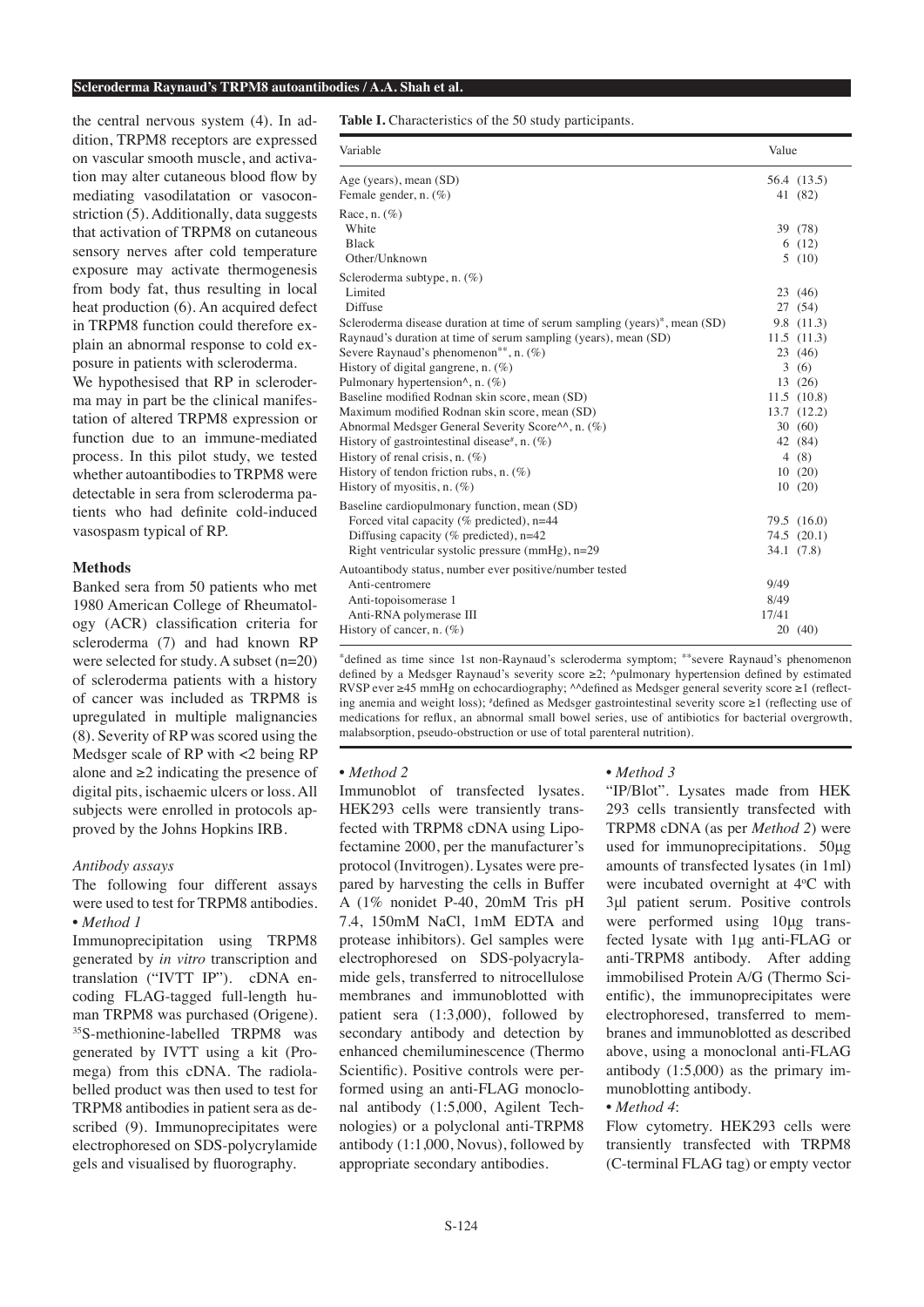(negative control) cDNA per Method 2. Incubations with patient sera (diluted 1:320 in PBS pH 7.4, 1% FBS) were performed at 4°C for 30 minutes, followed by phycoerythrin (PE)-conjugated anti-human IgG (1:300, Sigma) at 4o C for 15 minutes. Positive controls were performed by staining permeabilised cells (Intracellular Fixation and Permeabilisation Buffers, eBioscience) with an anti-FLAG antibody (1:1000 in permeabilisation buffer, 1% FBS) at 4o C for 15 min followed by PE-conjugated anti-mouse IgG antibody (1:500, Sigma) at  $4^{\circ}$ C for 30 min. Gates were based on negative control cell staining. Data were collected using a BD FACS-Aria Cell Sorter (BD Biosciences) and analysed using FCS Express (De Novo Software).

## **Results**

Fifty scleroderma patients were studied (Table I). Twenty-three had a history of severe RP with history of digital pits, ischaemic ulcers or loss prior to serum sampling.

We first tested for antibodies against TRPM8 using IVTT IP, with <sup>35</sup>S-methionine labelled TRPM8 as source material (*Method 1*). This is an assay we have used successfully many times to assay for various antibody specificities (9-12). Although both anti-FLAG and anti-TRPM8 antibodies immunoprecipitated the IVTT TRPM8 well, none of the scleroderma sera did so (Fig. 1a and not shown).

Since TRPM8 is a transmembrane protein, it was possible that the IVTT product was incorrectly folded. We therefore designed alternate assays to test for these antibodies that used endogenously synthesised TRPM8 as the source material *(Methods 2-4*).HEK293 cells were transiently transfected with cDNA encoding FLAG-tagged human TRPM8. Gel samples were prepared in several different ways: in the absence or presence of reducing agent, and were either boiled (3 mins) or kept at room temperature (20 mins) before loading on gels. Using all of these conditions, immunoblotting with anti-TRPM8 or anti-FLAG antibodies (Fig. 1b and not shown) confirmed robust TRPM8 expression in these lysates. In contrast,



Fig. 1. Three different assays were used to test for TRPM8 antibodies in scleroderma patient sera. **A:** FLAG-tagged, 35S-methionine-labelled *in vitro* transcription and translated (IVTT) TRPM8 was immunoprecipitated with anti-FLAG monoclonal antibody (left lane) or 5 different scleroderma sera. **B:** Equal protein amounts of lysates made from HEK293 cells transfected with TRPM8 cDNA ("+") or vector alone ("-") were immunoblotted with a polyclonal anti-TRPM8 antibody (left panel), or scleroderma patient sera (right panel).

**C:** TRPM8 transfected lysates were immunoprecipitated with polyclonal anti-TRPM8 (left panel) or scleroderma patient sera (right panel), then immunoblotted with anti-FLAG antibody to detect the precipitates.

**D:** HEK293 cells were transiently transfected with TRPM8 cDNA or vector alone (control) and incubated with scleroderma patient sera (left panel). Incubation with a monoclonal anti-FLAG antibody (right panel) served as a positive control.

none of the scleroderma sera immunoblotted TRPM8 in these lysates, irrespective of how the gel samples were prepared (*Method 2*, Fig. 1b).

Since most antibodies immunoprecipitate, but not all immunoblot, the third approach we used was based on immunoprecipitation of endogenously synthesised TRPM8. The TRPM8 transfected lysates (validated above) were used for immunoprecipitations, followed by detection with immunoblotting using anti-FLAG antibody. Although this approach worked well using the anti-TRPM8 antibody to immunoprecipitate, none of the scleroderma sera immunoprecipitated TRPM8 from these lysates (Fig. 1c). We also radiolabelled TRPM8 transfected cultures and immunoprecipitated using the commercial anti-TRPM8 antibody as well as the scleroderma sera, with visualisation by fluorography. These results were identical to those obtained above (IP followed by blotting for detection) – only the commercial antibody immunoprecipitated TRPM8.

To maintain the structural integrity of TRPM8 within the cell membrane, flow cytometry was used as a fourth technique to detect anti-TRPM8 antibodies. Staining with anti-FLAG antibody confirmed robust TRPM8 expression in transfected cells, but antibodies against TRPM8 were not detected in any of the patient sera (Fig. 1D).

## **Discussion**

We examined whether patients with scleroderma, an autoimmune disease with prominent vascular manifestations, had autoantibodies to the cold receptor TRPM8. Autoantibodies to TRPM8 were not detectable in scleroderma patients' sera, including those with severe RP. This pilot study, using several state-of-the-art methods to detect autoantibodies, failed to provide evidence that these receptors are a primary autoimmune target in scleroderma. Since TRPM8 is upregulated in multiple malignancies (8), a subset of scleroderma patients with a history of